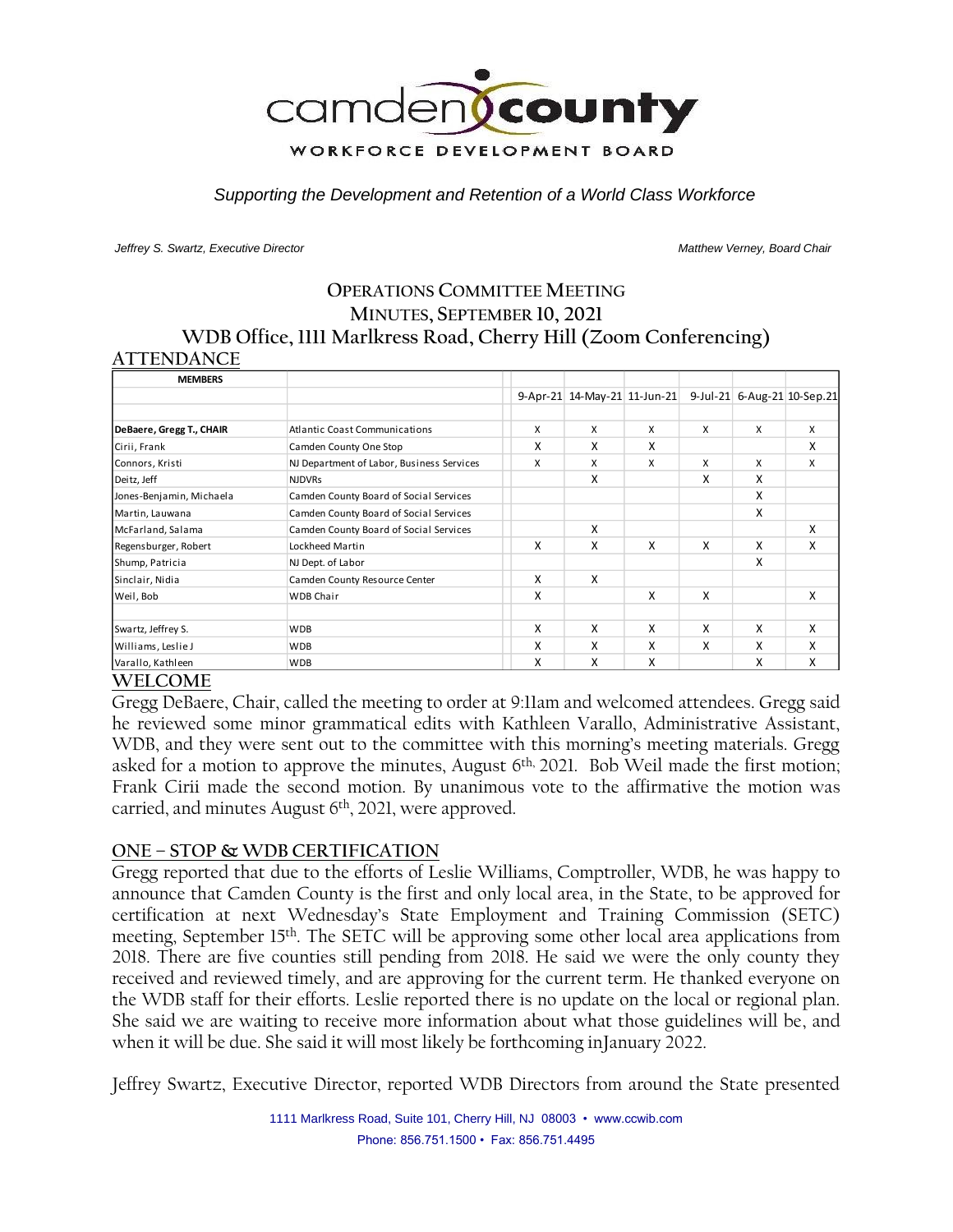the option of writing one regional plan with local insertions instead of each county writing a separate local plan. The SETC stated they were not in favor of lengthy plans as in the past, but they do want to see some shortened version of a local plan from each county. They were in favor of a more detailed regional plan. The southern region, eight counties, did meet to discuss its components. He confirmed Leslie's prediction about the plans being due in January or February 2022.

### • ONE-STOP CAREER CENTER UPDATES

Frank Cirii, Local Area Operations Director, reported there has been some increased walk-up customer traffic of those still needing help with Unemployment (UI) claims. He said the One-Stop did receive portable signage from the Garden State Employment and Training Association (GSETA). This signage lets customers know that UI is not available for in-person assistance and directs them to digital contacts. He thanked Jeff and the GSETA team for organizing the increased signage. There has been some customers making multiple visits and there were two incidents with irate individuals having to be escorted out of the building. These were handled professionally with no real inflamed incidents.

Frank announced the County will be co-sponsoring an in-person Job Fair at the Cherry Hill Mall, with Sun Newspaper, on Friday, September 17<sup>th</sup>, 10:00am-2:00pm, in the Nordstrom corridor. There will be county tables with staff attending. He said we will be giving out the latest version of the Virtual Services Directory with a new QR Code. He expressed his thanks to Kristi Connors, Manager, Employment Services, for obtaining the code that will be allow customers to scan access to the website containing the video orientation of services and direct contacts to virtual services. The Directory is being given out at the front desk at the One-Stop and at all county outreach events including the job fair coming up on Friday.

Frank reported staff is continuing to complete a plan for Incumbent Worker Training (IWT). The sub-committee for this initiative has met several times during the last month to finalize the paperwork. The application package is being completed so that it can be filled out electronically by the employer with assistance from Camden County College as the training provider. Laurie Maguire, Manager, MIS, is reviewing the processes by which businesses will fulfill the requirements of the program. The entire process will be reviewed and approved by the WDB.

# • YOUTH ONE-STOP UPDATES

Frank reported youth sub-committee continues to meet regarding the Youth One-Stop Video. The video is looking great thanks to Alex Levitt, Administrative Assistant, WDB. The final version of the video should be ready for presentation at the September Quarterly Board of Trustees meeting.

Frank reported the Youth Counselors have been reassigned under Inocencia Gutierrez, Manager, Counseling Unit, Camden County Resource Center. Gregg asked and Frank confirmed that systems are flowing well in that area and she is doing a good job. Gregg also asked about the Financial Literacy program. Frank said the Youth Counselors have prepared a virtual Financial Literacy workshop and it is also built into vendor programs as well.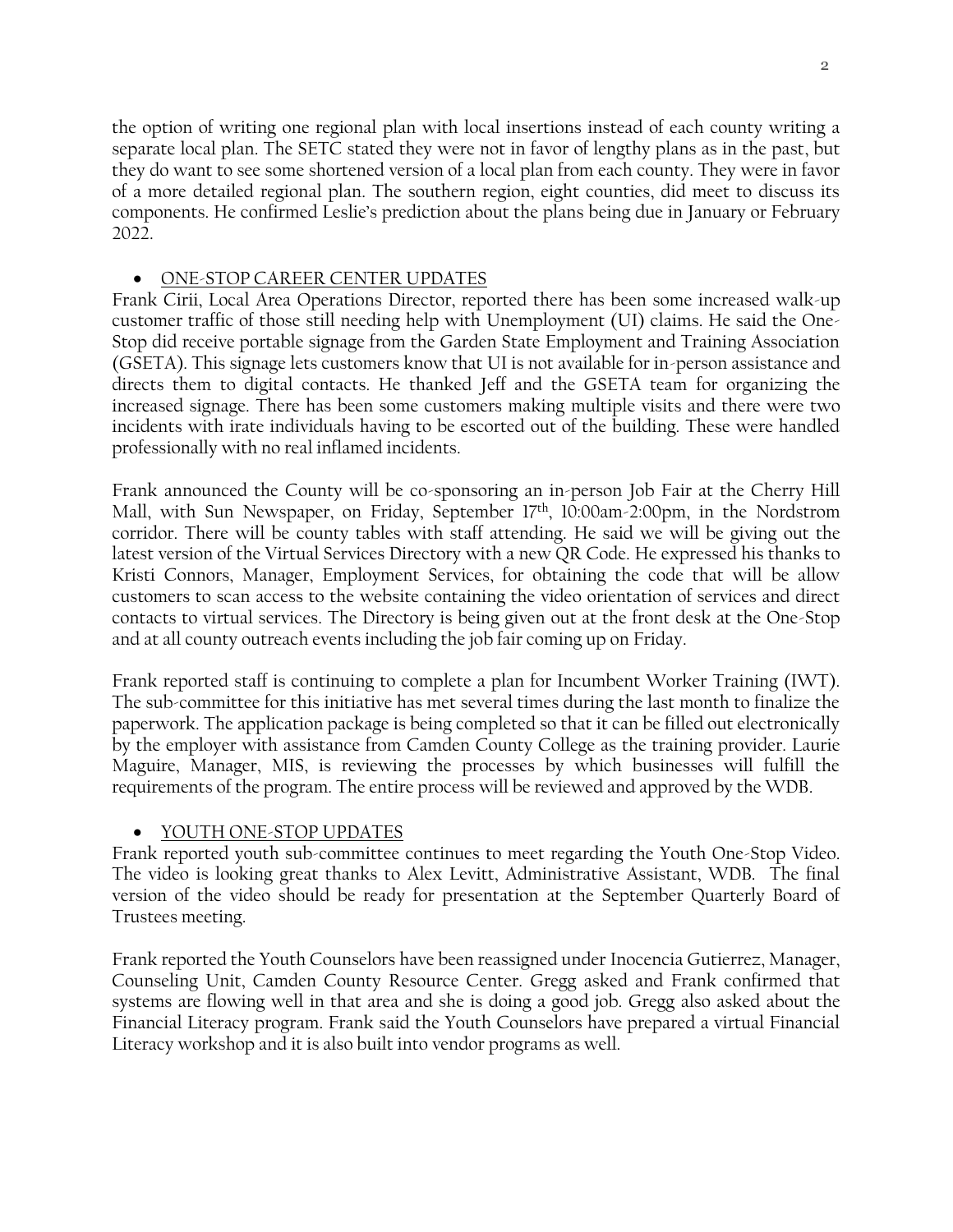# • SUMMER YOUTH EMPLOYMENT PROGRAM (SYEP)

Gregg asked Leslie to report on the Summer Youth Employment Program (SYEP). Leslie reported the SYEP has completed successfully. She said out of 38 recruited, 29 completed the eight week paid internship. There is a possible hire for one participant with the County. She said we are waiting to hear about confirmation of that process which is in the IT department. All participants received their final stipend and will be getting a final contact from the WDB. The regular monthly state reporting has been completed and the final reports are being prepared as a follow-up to the program. She will be getting final surveys from employers and so far, they have been favorable. Gregg thanked the WDB for a successful completion of the SYEP especially under current circumstances and he was happy that Laurie Maguire did get participants entered into the AOSOS system, so outcomes could be counted. Leslie confirmed and said she works well with Laurie Maguire. Hearing no further questions, Gregg moved to the next bullet point on the operations agenda.

# • **BOARD OF SOCIAL SERVICES UPDATE**

It is the mission of the Camden County Board of Social Services to provide timely, efficient, costeffective delivery of social, medical, and economic programs in a compassionate and financially responsible manner. The Camden County Board of Social Services is accessible to disabled persons. (Follow the link for more information. [http://www.camdencounty.com/service/social](http://www.camdencounty.com/service/social-services/)[services/](http://www.camdencounty.com/service/social-services/)

Salama McFarland, Case Management Administrator, Board of Social Services (BSS) reported the New Jersey CWA Directors met virtually this week starting Wednesday, September 8<sup>th</sup> to discuss continuing virtual onboarding processes. Sarah Adelman, Acting Commissioner, at the New Jersey Department of Human Services, has been joining the teleconferencing calls. Some of the topics for consideration include continuing telephonic signatures as a permanent process for all programs. They are looking at discontinuing face-to-face interviews for Workfirst NJ, but this will require a change in legislation. Salama said New Jersey may become a voluntary state as far as work participation goes for the SNAP program.

Salama reported regarding COVID response efforts. All staff are wearing masks throughout the building unless working in isolation from others in separate offices. The County has been discussing proof of vaccination or a weekly COVID testing requirement. This is being discussed with the Unions. She said the Board is still limiting client access to the buildings, the screening desk is still set up at the front entrances, and we are encouraging phone and virtual contact.

Salama also reported staff began a new training class in August. There have been seven promotions of specialists or seven promotions of agencies to specialist level as of September 20<sup>th</sup>. There will be another training class starting at the end of November. The Board is also in the process of hiring some Clerk-1's and is expected to be fully staffed again by mid-year 2022.

Salama reported, for the month of August, the Board received 1492 new applications. She said staffs are still making voluntary calls and we are not anticipating any changes to state waivers. In August, staff outreached to 952 SNAP recipients, 402 TANF, 476 GA, and currently has 3 SNAP participants, 64 TANF, and 108 GA, actively participating in volunteer work activities. Jeff asked and Salama confirmed these were new applications. He asked how these numbers are comparing to last year's new application counts for the same period. Salama said new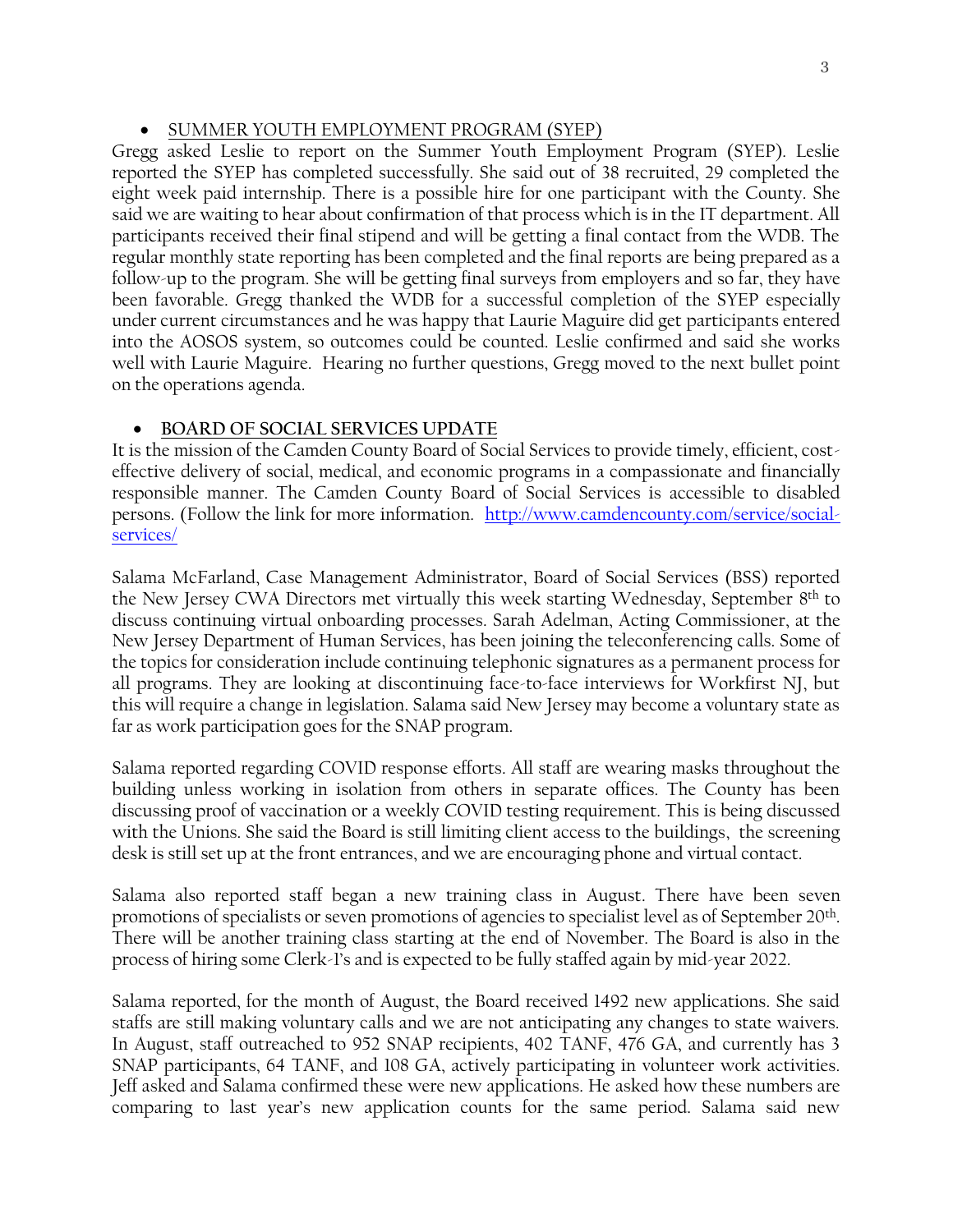application counts usually go down in the summer months, and they pick back up toward the fall and winter months. She said this year seems to be different because of so many changes and the County is giving maximum benefits over other years due to pandemic conditions. She said waivers are bound to end sometime. Jeff asked about the percentage of participation achieved as a result of outreach. Salama said the positive response rates are averaging about 5%. The Committee discussed and confirmed that about 5% of clients, contacted by phone, are voluntarily participating in work activities. The Committee also discussed waivers to work activities and the state instituting permanent waivers. As of the current emergency conditions, the FEDs are issuing monthly extensions through the end of year 2021. Salama said these waivers are issued by the FED, and it would take legislation to make these waivers permanent. The Committee discussed the likelihood of NJ becoming a volunteer state. Salama said it may start with SNAP requirements and then extend to TANF and GA. There has been no word about reinstating required participation. All agreed that COVID variants will keep participants out of any in-person classroom situations for some time into the future. They also agreed there are still a lot of unknowns to consider such as vaccination mandates.

Gregg asked about the Board's progress with the QLess scheduling system. Salama said it is working well, and staff is doing great with it. She said there is still a little confusion between case management and case managers, but staff is shifting scheduling requests as needed. Kristi asked and Salama confirmed her staffs are using Qless as more of a check-in than scheduling system. Salama said customers will check in at Kiosk stations located at the entrance. Customers will see their name come up on the monitor to let them know how to proceed. Staff is still using CRM for scheduling, and it does not interface with QLess. Gregg asked and Salama confirmed the offices have been equipped with metal detectors for several years without any issues. Now that offices have a designated customer service entrance, customer flow is able to be controlled in a much better and safer manner.

# • **DVRS UPDATES & PROJECT SEARCH – JEFFERSON/KENNEDY HOSPITAL**

The Division of Vocational Rehabilitation Services provides counseling, training, education, transportation, job placement, assistive technology, and other support services to people with disabilities. (Follow the link for more information)<https://www.ncdhhs.gov/divisions/dvrs>

Gregg asked if Jeff Dietz, Manager, DVRS, DOL, reported any follow-up to the WDB about the transition of TD Bank to the Lenape School program and Project Search. Jeff S. said he has not heard any news other than from Jennifer Veneziani, Employer Outreach Coordinator, DVRS, who reported, at the BSOT meeting, that this year's cohort successfully completed with 100% job placement. Jennifer serves on the Advisory Committee for the program.

# **EMPLOYMENT SERVICES, DOL**

Employment Services provides Camden County with Career and Employer services including Temporary Disability Benefits, Family Leave Insurance, Maternity Leave, Unemployment Insurance, Social Security Disability and Workers Compensation. Services for employers included job candidate screening and recruitment. (Follow the link for more information) <https://www.nj.gov/labor/career-services/>

Kristi Connors, Manager, Employment Services, DOL, reported her division received some correspondence about a possible return to in-person work schedules as of October 18th. Staff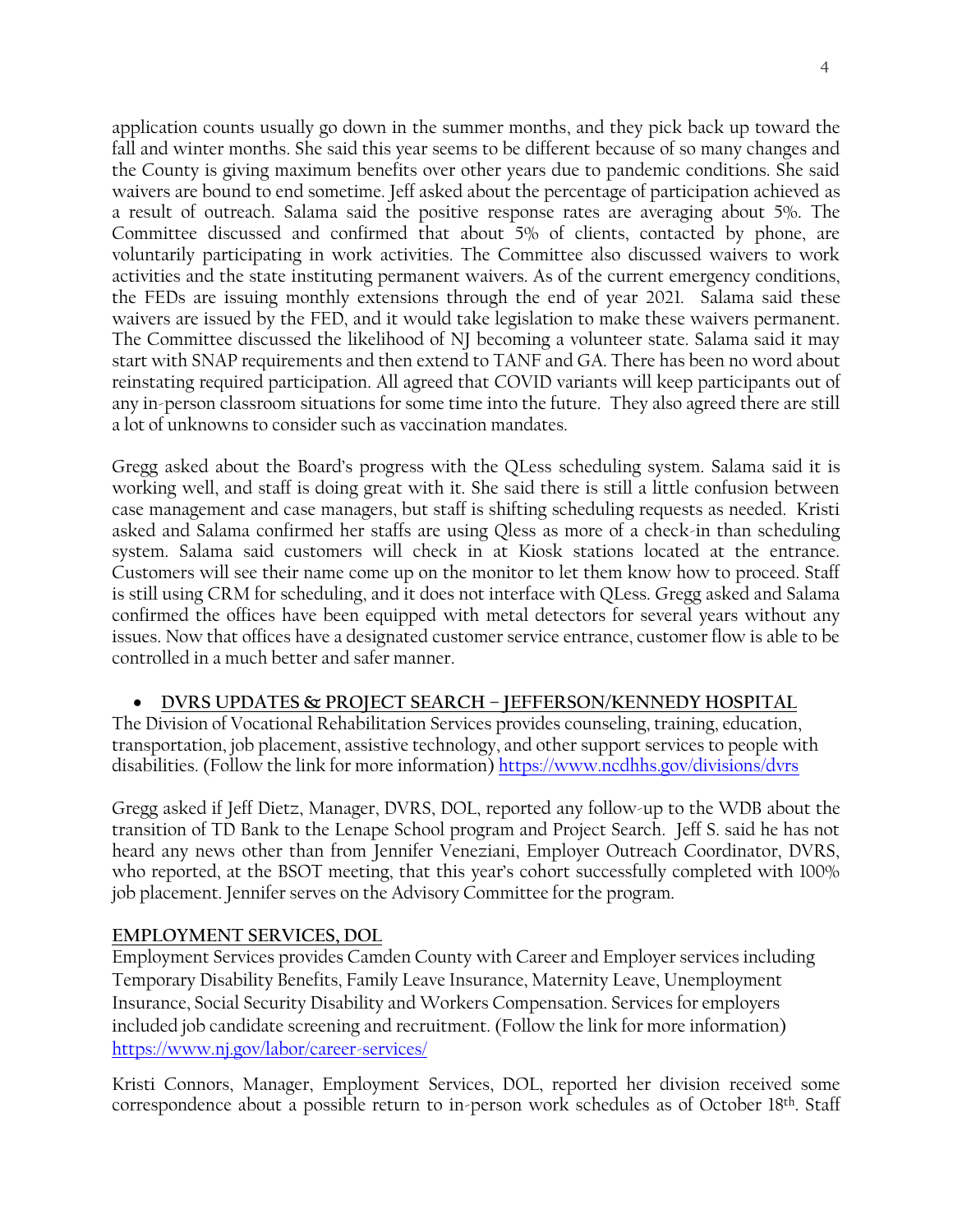would be brought back to the offices five days prior, but there was also a disclaimer included to say some counties may have different schedules. She has not heard about confirmations to those dates. Kristi said county partners and the health department would have to meet with state partners to establish a maximum occupancy, staggered schedules, and customer flow. The notice did not mention in-person customer service, only that staff will return to an in-office work schedule.

Kristi said she will also be looking for guidance about vaccine mandates, required testing, safety protocols, and employee return-to-work policies. She said things may become clearer with the President's new vaccine mandates of 100 or more employees, but there are still a lot of unresolved questions. There may be county health locations established as options for regular testing. It is still not clear whether the staff would be responsible for time and attendance, and costs associated with mandatory testing or vaccination. Kristi said she is fortunate that all her staff is agreeable to a vaccination plan.

Kristi reported she attended a virtual GSETA Operations meeting on Tuesday, September 7<sup>th</sup>. and they mentioned the State will be providing additional State Troopers to nine Employment Services offices. She is assuming the nine local areas will include those that have Unemployment (UI) offices in the building. Kristi asked Jeff if he had heard any news about the extra security measures. Jeff said he heard it mentioned, but was not given direct confirmation. Jeff said Hugh Bailey, Assistant Commissioner, LWD, is supposed to be setting up regional meetings with the local areas' Chief Elected Officials, and WDB Directors throughout the State. He said this plan was at the urging of WDB Directors who felt it was important for the Department of Labor to assess each local area and their direct support needs, meaning every county is different and may have very different concerns. Jeff said he sent contacts for Camden County. Kristi said she would lobby to have ES managers included in such a meeting. They are the ones who have experience with the day-to-day operations of the Career Centers. The Committee discussed local concerns regarding walk-in traffic for UI concerns with regard to the expiration of state and federal benefits. All agreed it may take a few weeks for customers to realize benefits are ending. They also discussed security and customer flow concerns. Kristi said many customers may already know, through word of mouth and messaging from the state, that UI cannot be accessed on-site, so it may not be as big of an issue as originally anticipated. Kristi said she would follow-up after the meeting and forward the email messages that were sent out by the State. The Committee also discussed some personal experiences regarding direct contact with UI customer concerns.

Kristi reported ES checked in 1377 customers since the start of the new program year, and provided services for them. There were 983 virtual services requests that came from the website and training referrals, since July  $1<sup>st</sup>$  was 257, with the average being about 26 per week. She said each week the referrals are sent to MIS for data entry into the AOSOS system and checked, so it has been very consistent. She worked with Laurie Maguire on a backlog of 800 requests which is now caught up. Follow-up emails are sent to customers on the Monday following their referral request addressing their interest in training. Kristi also reported that 30 customers out of those 257 training referrals are nearing completion of the process toward a Request for Training Voucher (RTV). She said we have more of an idea about the training pipeline which is good. She said ES received 30 referrals from the Board of Social Service volunteer call program. Services are provided as they are referred and the information sent out is given back to the case managers at the Board.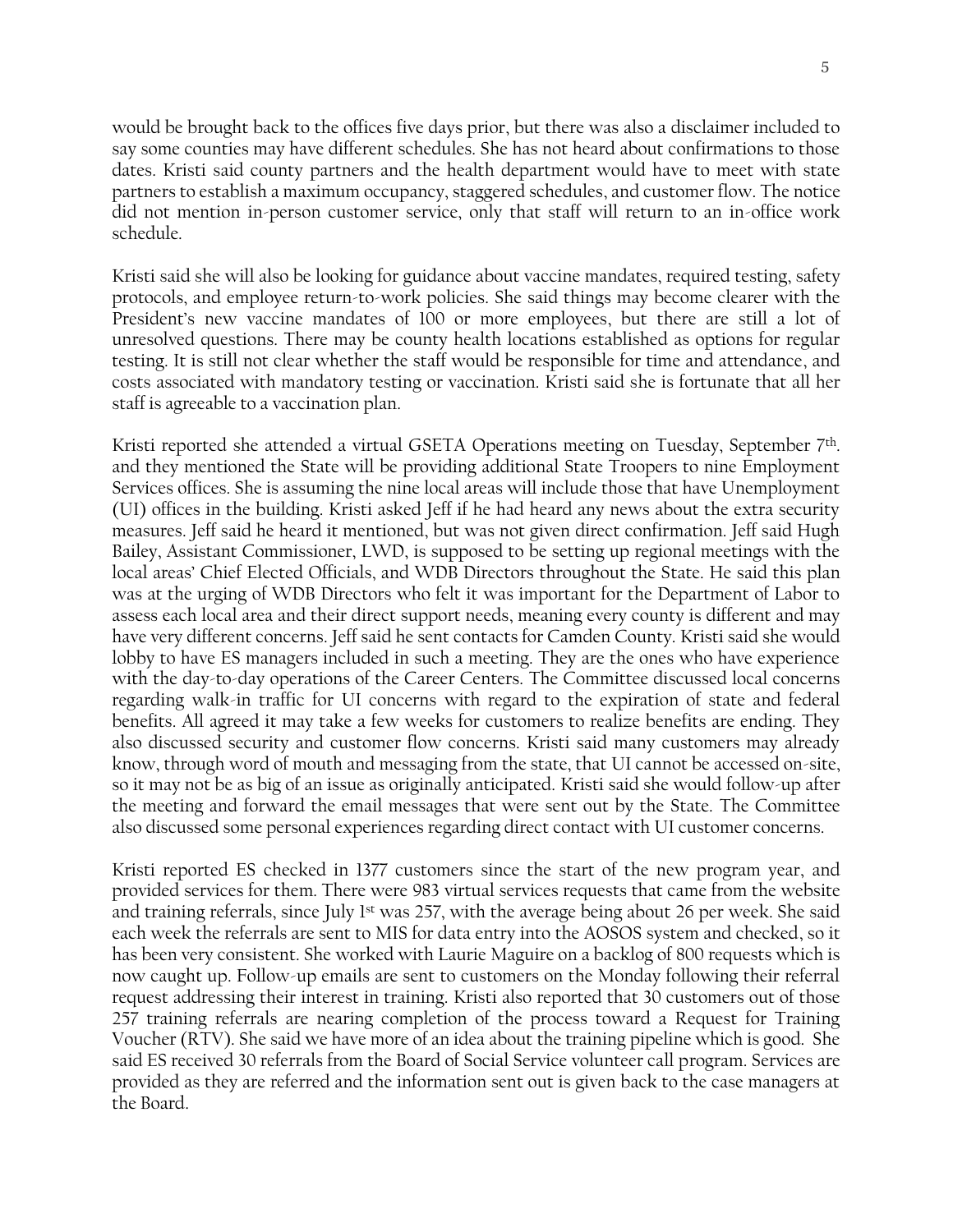Kristi reported staff is still on a staggered schedule and that will probably continue, because it will be hard to safely accommodate all staff in the building at all times. There is one big room where staff operates, and it will be hard to do social distancing. She is getting more requests for staff from the central office to use the offices one to two days per week. She said Keith Austin, Manager, UI, has 11 new hires and will also be looking to occupy more space in the building. The State dropped off a temperature scanner. Once again, she is waiting for the policy regarding inoffice protocols. Salama asked if there will be an option for staff to work from home. Kristi said the return-to-work order said five days per week, but did not specify how schedules will work. She intends to continue the staggered schedule for a while. Her plan is to cover all five days with 30% of staff in the building at one time. Once ES begins to see customers' in-person, they may have to recalibrate the schedule. She intends to use the UI cubicles, at the front of the building, to meet with customers. Customers will be seen by-appointment only, and staff will meet them at those cubicles. The cubicles are already set up with Plexiglas that follows DCD guidelines. Security and cameras are set up out front in that area as well. Counselors are also using the classrooms to see customers where they can social distance, and DVRS has the interview rooms. The Committee discussed other possible options for seeing customers in a safe manner.

Gregg asked and Kristi confirmed that there have been no confirmed dates or deadlines, but the hybrid model is working and staff has learned a lot of valuable skills. The service partners are working well together. She attended a demonstration of the scheduling system used by the Division of Motor Vehicles. The State is procuring the system, but is not mandating its use, so if a county already has a system that is working, like QLess, it will be ok to use it. She is also being required to complete a monthly safety report. She noted that the One-Stop does not have a central Public Address (PA) system. Gregg said it was discussed at the last meeting, and Frank said there is a phone messaging system that can alert all offices in the building with any important announcements. Frank confirmed the phones are interconnected. He spoke to IT, and all phones and speakers can be accessed at one time in case of an emergency. The Committee discussed possible options to getting a system installed at the renewal of the lease.

#### • **REGIONAL ACTIVITIES**

Jeff reported Camden and Atlantic County have been working diligently to get the Line School Training up and running at the Anthony Canale Training Center in Egg Harbor Township, NJ. Sherwood Taylor, Atlantic Cape Community College, who oversees the program, is still waiting for some of the yard equipment and safety gear to be delivered to the training site. Sherwood has met with the cohort, they are being fitted for some safety boots, and they did a brief orientation. The climbing process cannot be completed until all the safety gear is delivered and put in place. There are 28 participants that have hung in and are still interested in completing the training. He said WDB staff has attended some outreach efforts to promote the program for 2022. The next cohort of WISE and GIE math classes will be start in January. The outreach produced about 20 plus sign-ups by individuals interested in attending information sessions that will be conducted later in this year.

Jeff reported Camden Work is going well, each week they are continuing to add more participants to their data base, move them through the program and into employment.

Jeff reported the State Employment and Training Commission (SETC), and the Garden State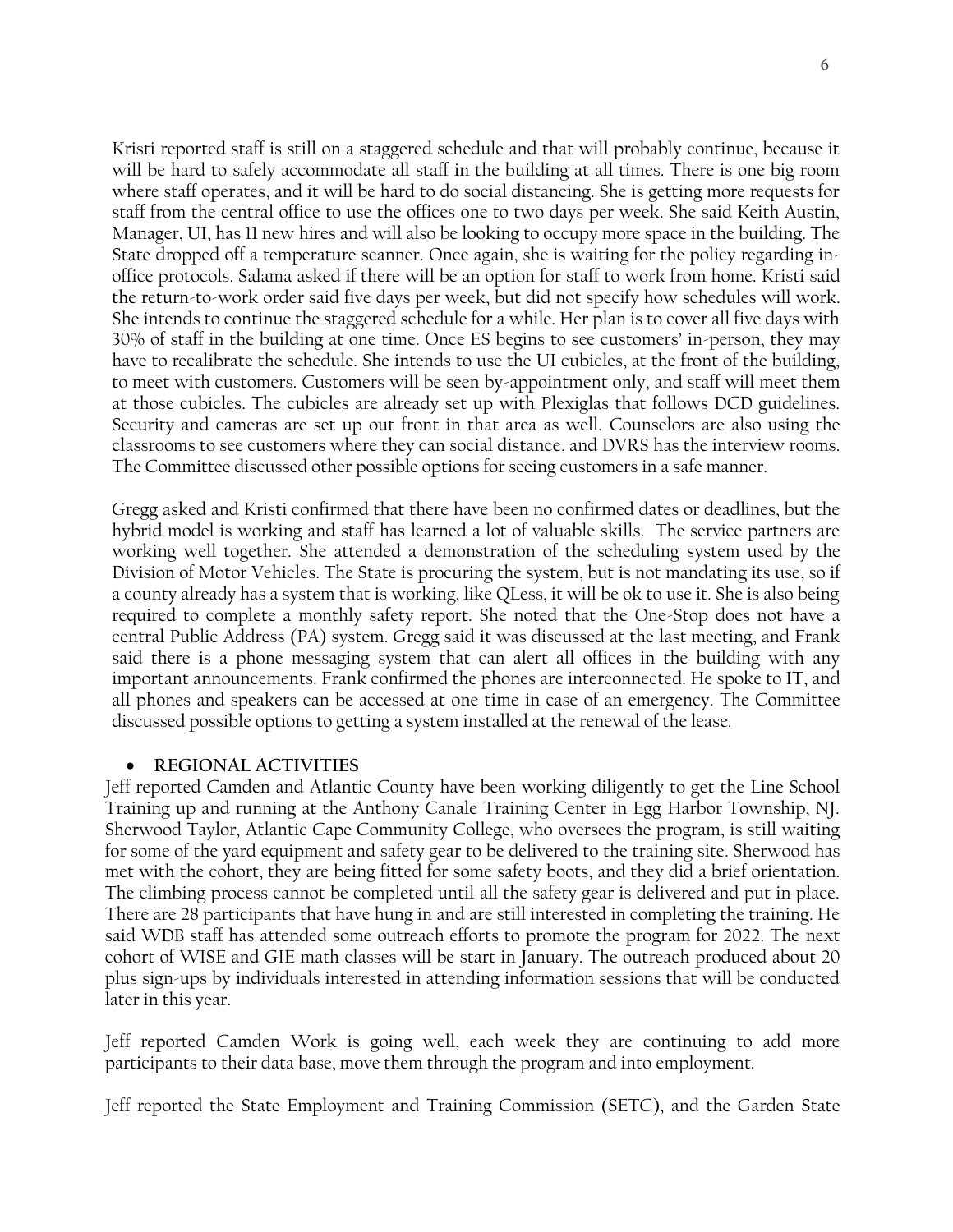Employment and Training Association (GSETA) are continuing to meet regularly. He said there is an SETC meeting next week, and as Gregg mentioned earlier in the meeting, our WDB certification will be awarded. GSETA is in the process of planning a virtual employment and training conference scheduled for November 15<sup>th</sup>  $\&$  16<sup>th</sup>, 2021. Jeff said they are lining up some outstanding presenters who are committed to speak. More information can be found on the newly launched website; [www.gseta.org](http://www.gseta.org/)

# • **CONSORTIUM & INDUSTRY PARTNERSHIP UPDATE**S

Jeff reported there have not been many Industry Partnership meetings convened. He did receive an announcement about loans being made available to businesses affected by Hurricane IDA.

Jeff reported the NJ SkillUp program seems to be going well. The WDB is continuing to promote the learning platform that is being offered free to all residents in the State. He said staff is taking some of the courses, and we are encouraging all WDB Committees to promote the program.

Gregg asked Jeff about the Hopeworks Medical Coding Program. Jeff said it was his understanding the program is still running well, but there have not been any meetings.

# • **BUSINESS SERVICES & OUTREACH TEAM (BSOT)**

Bob Weil, Chair, BSOT, reported there has been an uptick in businesses reaching out to State Business Services Reps for help in making some job matches. The BSR's have been helping employers organize some virtual job recruitments.

Bob also reported Jeanne Page-Soncrant, BSR, and Ricky O'Hara, Veterans Rep. are continuing the job matching initiative. Amanda Modale, Supervisor, BSR, DOL, is continuing to send weekly reports of employer engagement while Jeanne is on partial leave. He said Jeanne did attend the last BSOT meeting on Thursday, August 19th. Jeff said she is working a partial schedule which may continue for several more months. She is still sending job postings and recruitment notices to the WDB for posting on social media platforms. Bob noted that weekly reports are showing some hires though the job matching program. Pepsi/Canada Dry made two hires of a driver and warehouse worker, so that was positive information. Gregg asked if it's safe to say the BSR's are getting more contact from local businesses they may not have heard from prior to pandemic conditions. Bob absolutely agreed more businesses are starting to turn to BSR's for help. Employers are reaching out in any direction they might find some success in hiring. He reminded the committee that prior to the pandemic the WDB was discussing referral concerns because people were working and now referral concerns are about how to get folks to want to work. It is hard to say what the next few weeks, months, will bring now that benefits are expiring. It will be an interesting time. Gregg said it will be an opportunity to engage with businesses we don't normally hear from. Jeff said Jeanne has made a connection with Amazon. They were using a staffing company which complicated relations with the BSR's a few years ago. Amazon has since formed local community engagement teams and they want to do some direct hiring efforts with the local WDB and BSRs. Amazon is no longer using the staffing company for hiring, so this presents a great opportunity for better outcomes and credit to the efforts of the BSR teams. Gregg said Amazon announced they were going to start paying for college tuition for employees, so that make those jobs start looking more attractive again. He was happy to hear about contact with Amazon. The Committee discussed complications with Amazon's former staffing company. Kristi asked if On-the-Job Training (OJT) contracts could help employers in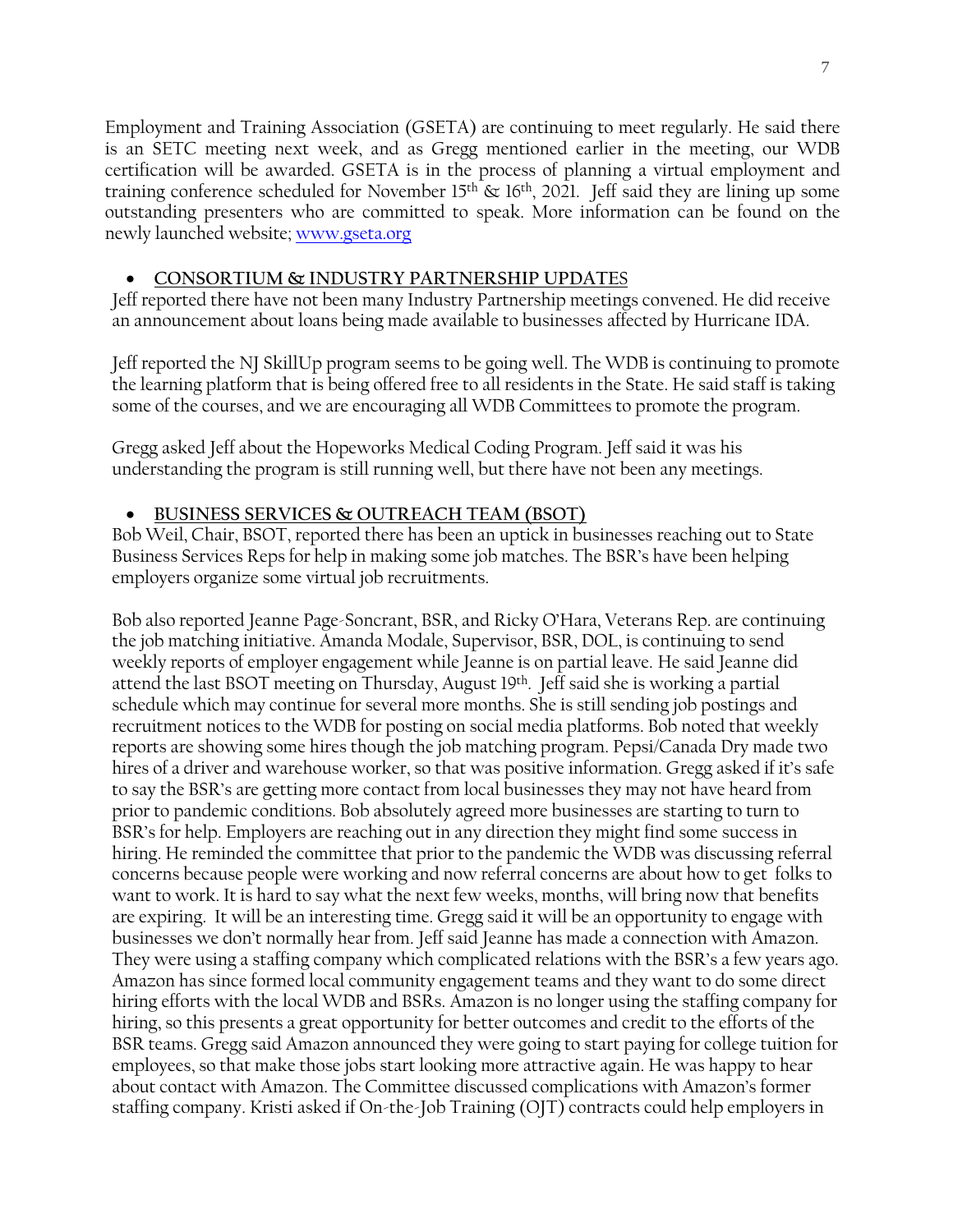the County. She has heard of other counties doing more OJT's again. Jeff said Camden County does not have a designated contract writer for these types of grants. He said our local area is focusing on Incumbent Worker Training as a means to help an employer up skill more employees. He noted that OJT's can only be written for one employee at a time. Jeff said as Frank mentioned earlier, the sub-committee has been meeting with the college, and the package is being prepared. Kristi asked if IWT was an initiative funded by the State. Jeff said the funding has been earmarked by the County to spend 20% of WIOA funds on IWT.

### • BEST PRACTICES DOCUMENTATION DISCUSSION

Gregg brought the committee up to date with discussions from the last meeting about the Best Practices White Paper as suggested by Bob Regensburger, Project Principal, Economic Development Programs, Lockheed Martin. Bob R. suggested the committee put together a white paper that documented some of the process changes, transition to virtual services, and response efforts during the pandemic. The document would include lessons learned, and suggestions of processes that might help going forward. He said the committee was going to think about an overarching theme and title for the document. Gregg said he was going to write an executive summary, and an outline with a table of contents, and then forward the paper to Bob R. for his thoughts. That is where we left off at the last meeting. Gregg researched the web for ideas on what makes an effective white paper. He read some articles about the eight elements of a successful white paper. He came away with some ideas. A white paper is traditionally used as a marketing document in a privately held company. It addresses a problem, proposes a solution, it is backed up by data, and is more on the technical side as opposed to an advertisement.

With that in mind, Gregg drafted a title and executive summary which he shared with the committee. Bob R reviewed the draft and made the suggestion of getting into more detail about processes and process improvements. Gregg said Kathleen did a good job of capturing what Bob R.'s vision for the document was in the minutes from the last meeting. Gregg reviewed the table of contents which addresses each area of service where the challenge can be stated, a transition or process was created or implemented to address the challenge, how it improved service, and the lessons learned that could be passed on. Gregg named the areas listed in the table of contents which were County Resource Center, Youth One-Stop, Employment Services, DVRS, and the Board of Social Services. In each of those areas, he asked the committee members as authors or managers to look at the bullet points, and write a brief summary of the following: "Here's the challenges we faced, here's the way we responded, or what we had to change, here were the positive and negative aspects of the change, and here's what we learned and how we will go forward."

Gregg reiterated the idea of keeping processes in mind, what processes were changes, and what were the positive outcomes that resulted from making the process change. The negative outcomes can be expressed by stating some of the adjustments or fine tuning that had to be made to the process to achieve a better outcome. Then, of course, lessons learned, and suggestions for going forward. The document can be wrapped up with a nice summary. Gregg encouraged everyone to offer title entries, and the committee can vote with regard to the title. He said we might even change the title as we move through creating the document. The hardest part is getting started, so he wrote the draft in an effort to formalize the idea. He asked each division leader/committee member to address the six bullet points in each area from the perspective of process improvements. He and Bob R. will review the written contributions with